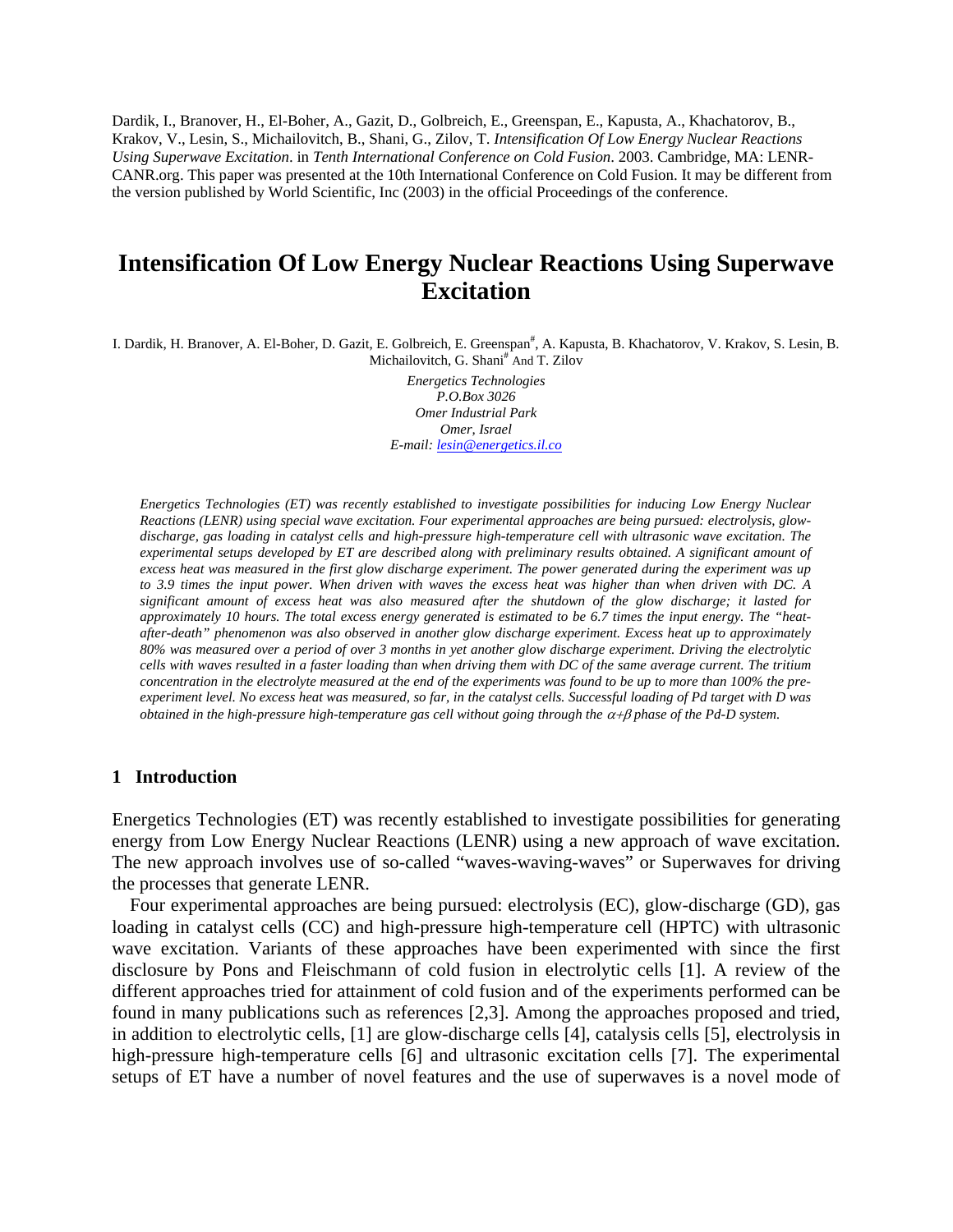operation. A number of experiments, such as that reported in [8], used much simpler modulation, in the form of square waves, to drive electrolytic cell experiments.

The purpose of this paper is to describe the experimental systems designed and constructed by ET and to report upon preliminary results obtained.



## **2 Superwaves**

The idea of Superwaves for enhancing the probability of LENR was first proposed by Dr. Irving I. Dardik. The waves waving waves are a special modulation of several waves of different frequency and amplitude.

Figure 1 illustrates the type of Superwaves being used in the ET experiments. This wave has a fundamental mode,  $F_0(t)$ , on top of which two higher frequency modes –  $F_1(t)$  and  $F_2(t)$ , are superimposed. An illustration of a more realistic wave used in the ET experiments is given in Figure 8 below.

Figure 1. Double amplitude modulated Superwave

## **3 Glow Discharge Cells**

The general layout of the GD cell designed at ET is shown in Figure 2 while a photograph of the cell is shown in Figure 3. The GD cell is made of a stainless steel cylinder. The inner surface of the stainless steel cylinder is coated with palladium using vapor deposition. In several cells a cylindrical Pd foil is inserted into the cell instead of the Pd coated film. The Pd surface constitutes one electrode, and a wire in the center of the cell constitutes the other electrode. The central wire is made of thoriated tungsten. Deuterium gas fills the volume of the cylinder. The pressure of the deuterium gas is in the range 5 to 100 torr before the initiation of the glow discharge. The body of the cylinder is constructed such that cooling water would extract the heat input to the glow discharge along with any amount of excess heat generated by LENR.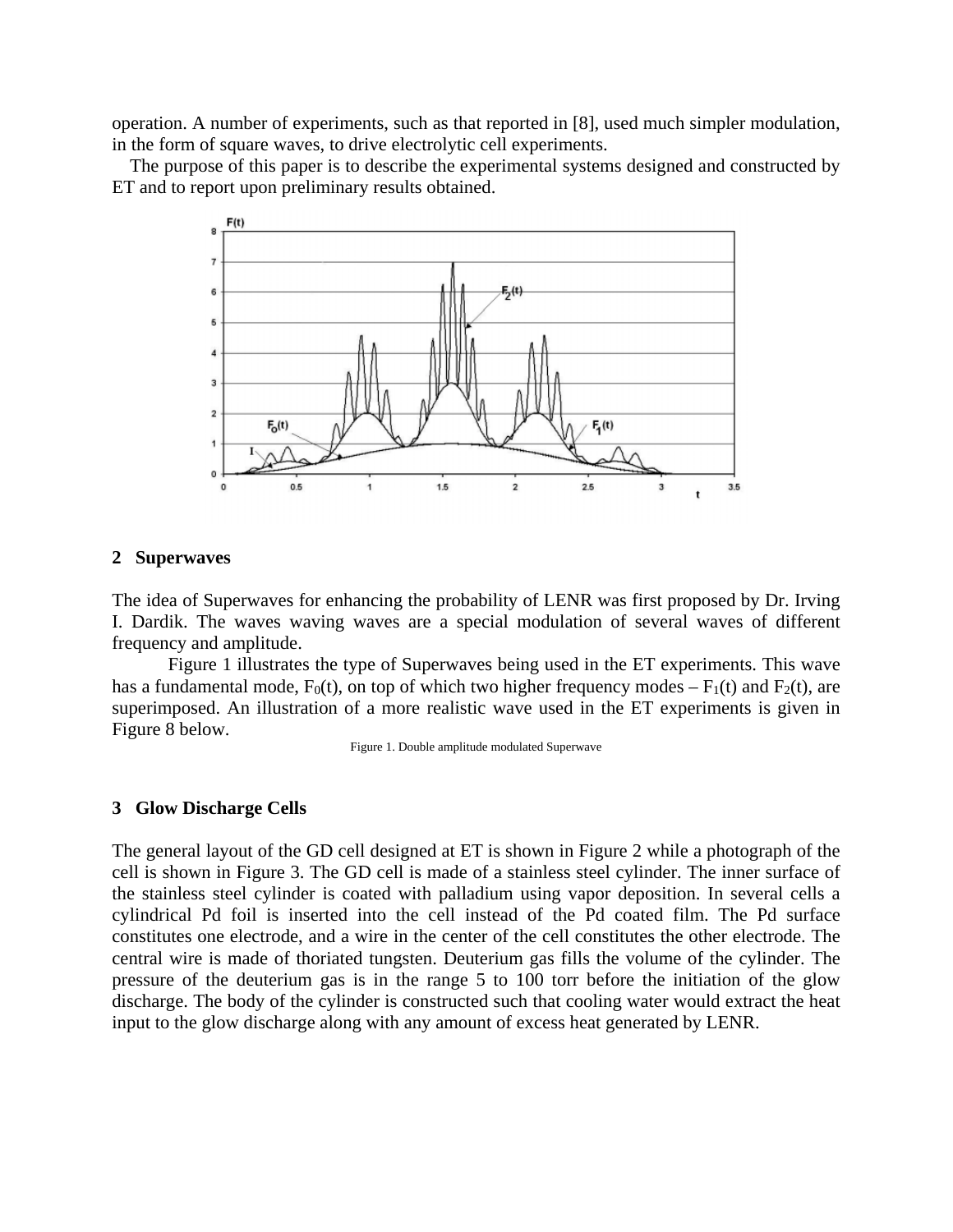

Figure 2 A simplified cross section of the glow-discharge cell

A positive voltage between 300 and 1000 volts is applied to the central wire while the GD cell outer cylinder is maintained at ground potential. The small amount of thorium included in the central wire electrode is slightly radioactive, thus facilitating the establishment of the discharge throughout the gas volume. The ions created are forced by the electric potential towards the cell outer cylindrical wall and impinge upon the Pd target with a relatively high kinetic energy.



Figure 3 A view of the glow-discharge cell. The channels between the spiraling fins are for coolant flow

A dedicated computer drives the GD cells and collects, stores and analyzes the experimental data. A LabVIEW program was developed for this purpose. The following types of measurements are taken, on line, during the GD experiments: instantaneous input voltage and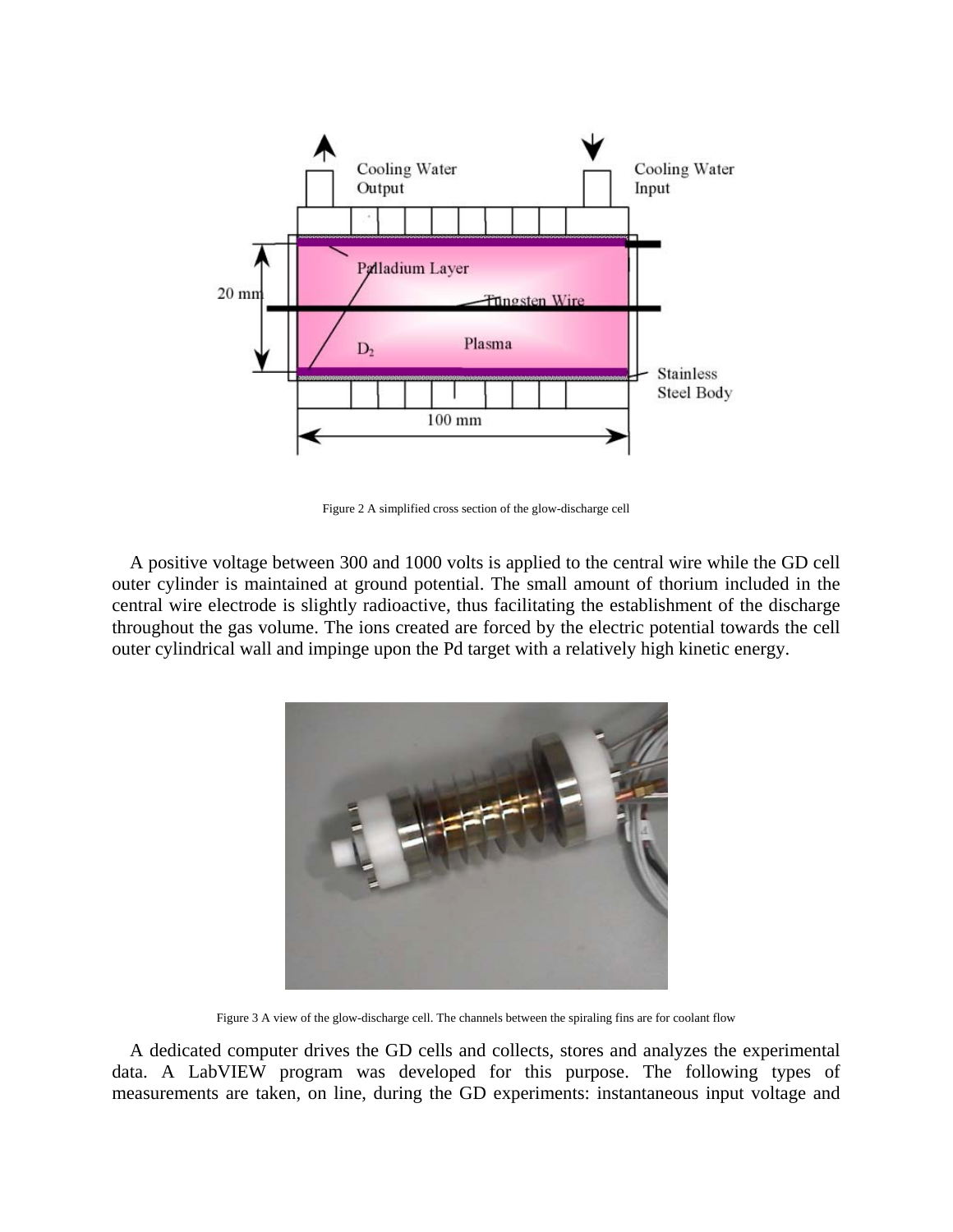electric current, water inlet and outlet temperature, water mass flow rate, gas pressure in the cell, the ambient, gas and cell wall temperatures, and the gas flow rate. The output power is proportional to the water mass flow rate times the water outlet minus inlet temperatures. The input power is calculated as the product of the instantaneous voltage and current at a rate of 50,000 scans per second. The computer also time averages the input power and integrates the instantaneous power to give the accumulated amount of energy invested in the GD cell. The computer power and energy calculations were checked against a precision power meter and found to be accurate.

Figure 4 shows the evolution of input and output power in the first GD experiment, ETG-1. This glow discharge experiment started with 500 volts and 1.54 milliamps DC for an input power of 0.77 watts. After 2000 seconds of operation, the DC power stabilized and the output power was 2.77 watts. A Superwave was then applied. The input power  $P_{in}$  increased to 0.95 watts and  $P_{\text{out}}$  increased to 3.685 watts giving  $P_{\text{out}}/P_{\text{in}}$  of 3.88.

Figure 5 shows the evolution of input energy, output energy and excess energy in the ETG-1 experiment described above. The ratio of total energy removed from the cell to total energy invested in the cell in this experiment was 6.72.



Figure 4 Evolution of input and output power in the ETG-1 experiment

The glow discharge was turned off for the weekend. Heat continued to be emitted from the cell for some 10 hours thereafter. The cell would not restart after the weekend. It was found that the entire palladium film deposited on the inner surface of the stainless steel cylindrical body of the GD cell had flaked off and accumulated at the bottom of the horizontal cylinder.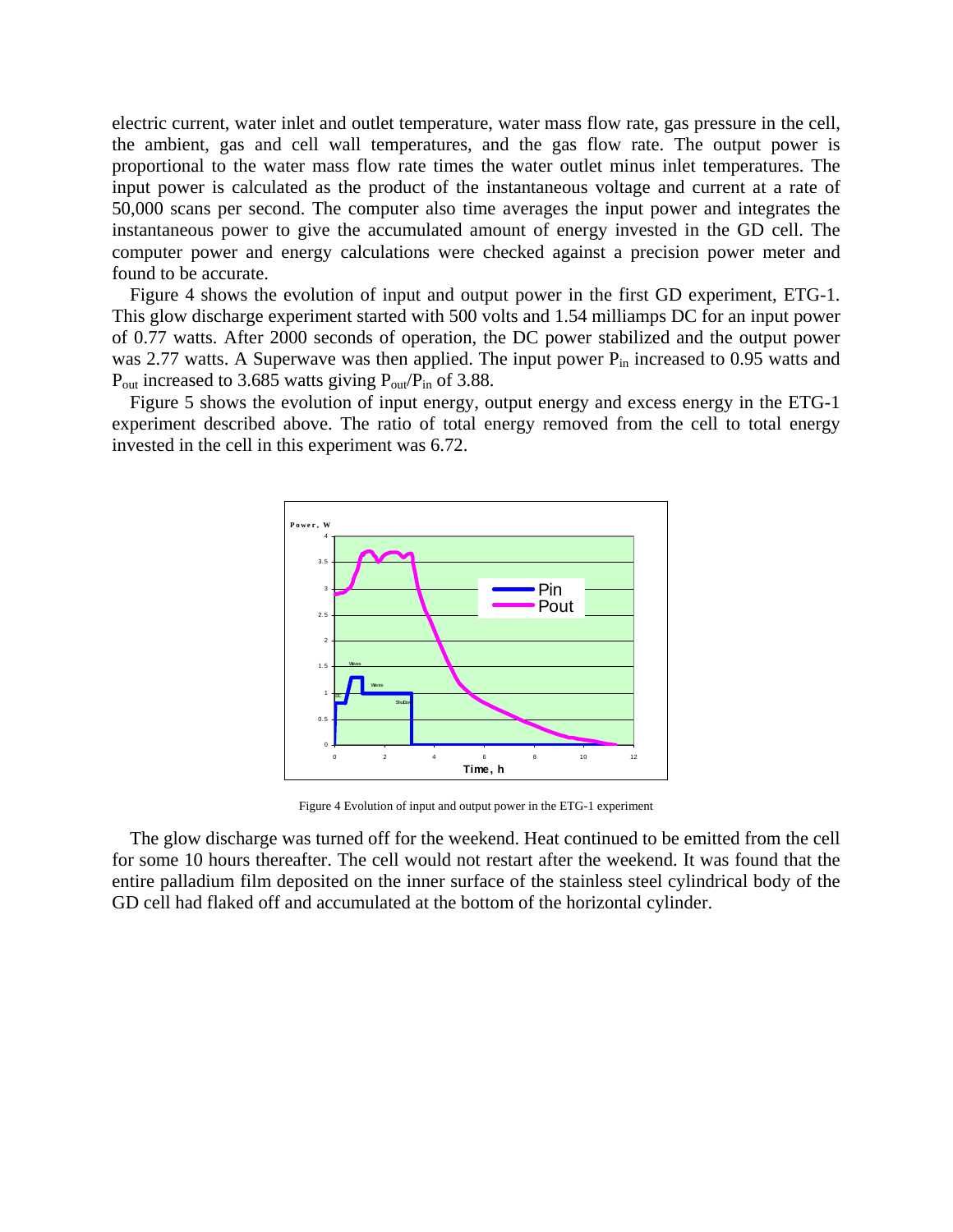

Figure 5 Evolution of input and output energy in the ETG-1 experiment

In the second experiment, ETG-2, a 100 micron thick palladium foil was used for the cathode. Figure 6 shows the evolution of Superwave input power used to drive the cell and of the output power. The cell operated for approximately two days. The peak  $P_{in}/P_{out}$  ratio was 1.8. The total energy input and output was, respectively, 125 kJ and 205 kJ giving an excess energy of 64%. No heat after death was observed. Upon opening the cell after the experiment, it was observed that the palladium foil had black spots on its surface facing the glow discharge.

In a later experiment using a different Pd foil excess heat was measured continuously for a period of over 3 months at a level between 20% and 80%.

No excess heat has been measured in approximately twenty other GD experiments. A significant fraction of these other experiments encountered technical problems. All the problems encountered have been solved and the GD cell and its setup have been improved.



Figure 6 Evolution of input and output power in the ETG-2 experiment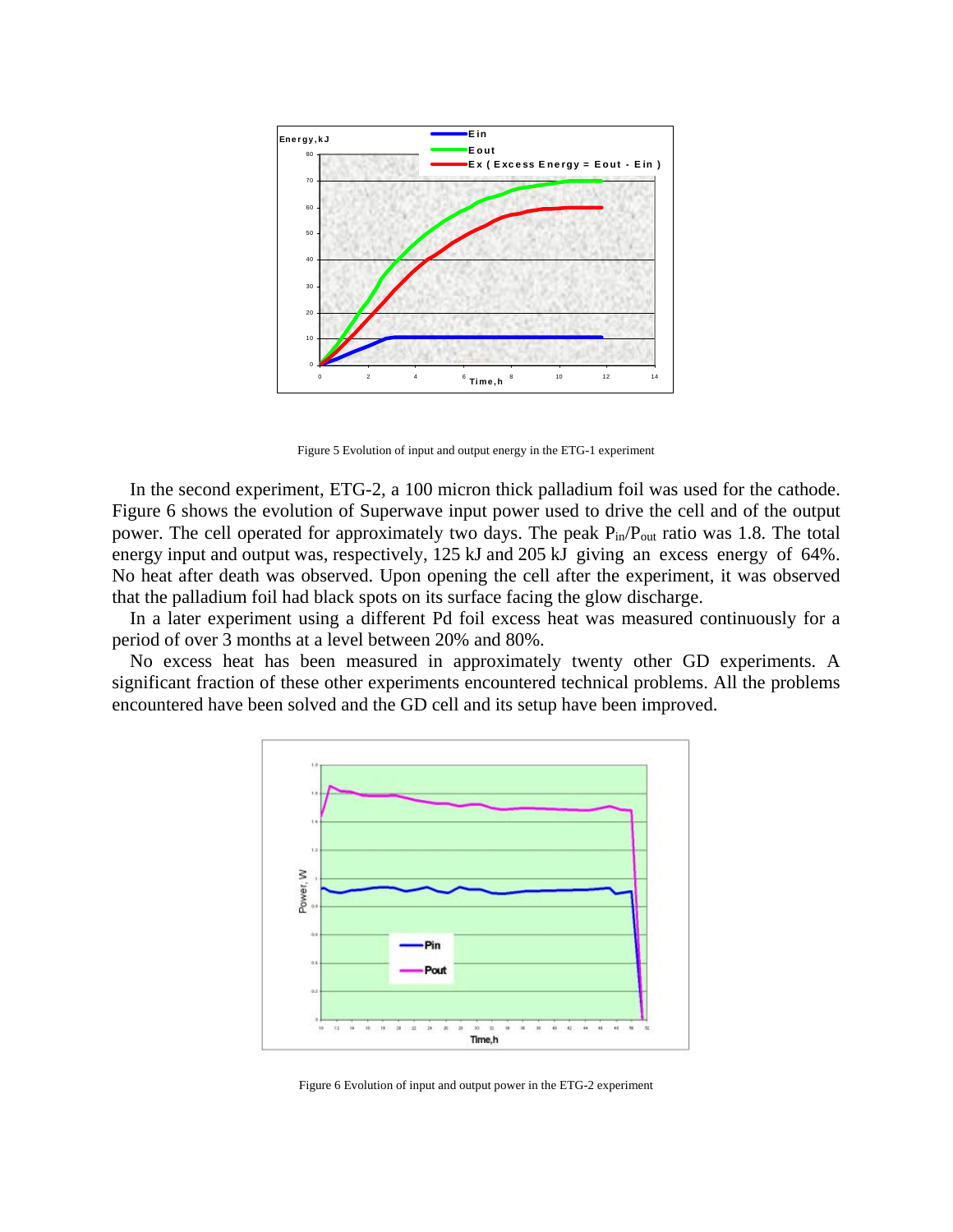## **4 Electrolytic Cells**

Figure 7 shows the overall layout of the electrolytic cells designed and constructed by ET. The cathode is 8 cm long (6 cm in effective length), 0.7 cm wide and 50 or 100 microns thick Pd foil. Two platinum foils of similar dimensions are used for the anode. They are located 5 mm from each side of the cathode. The cathode-anode assembly is immersed in an electrolyte made of 0.1 to 1M LiOD in  $D_2O$ . The electrolyte and the cathode-anode are inside a cell made from two nested aluminum cylinders with alumina powder thermal insulation in between the cylinders (Figure 7). The cell is immersed in a constant temperature water bath. Several sensors monitor the temperature in different locations in the cell. The cell has an external recombiner.

Presently there are five electrolytic cells working in parallel; three cells in one water bath, and two in another water bath. A dedicated computer drives all the cells. The same computer also collects, stores and analyzes the experimental data. Temperatures readings are done at a rate of 0.3 scans per second, whereas voltage and current readings are taken at a rate of 50,000 scans per second. The cathode resistance was measured to infer the level of D loading. A LabVIEW program was developed to perform all these functions. A typical Superwave generated by this computer control system is given in Figure 8.



Figure 7 Schematic layout of the ET electrolytic cells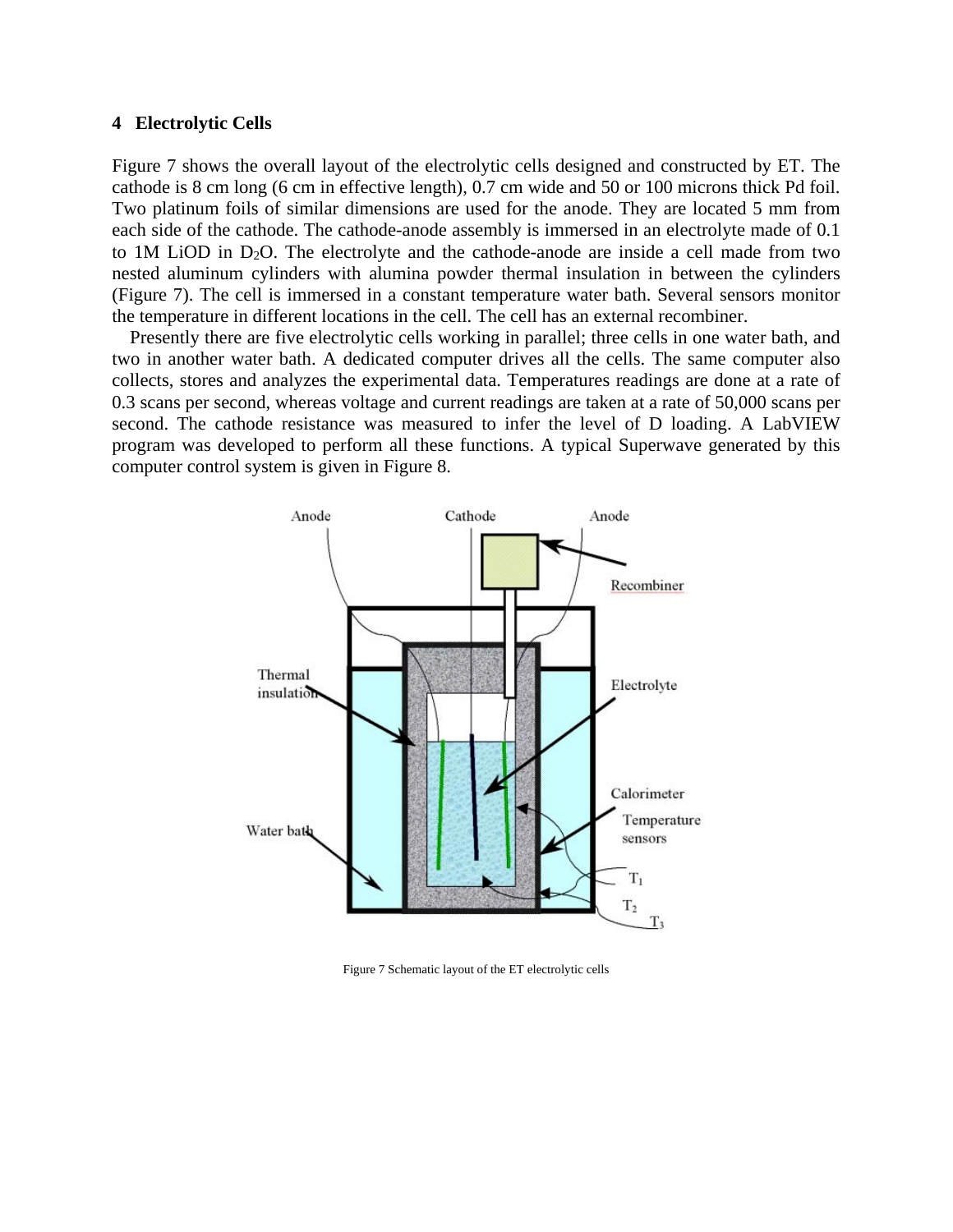

Figure 8 A typical Superwave used for driving the ET electrolytic cell

A couple of dozen Pd foils have been experimented with so far. Dr. Vittorio Violante of the Frascatti research center in Italy provided several of the foils. The foils were degreased and annealed before use. So far, only few of the cells generated excess heat. The excess heat was low; typically 15%. However, application of the Superwave was found to significantly accelerate the deuterium loading-rate into the Pd cathode, as illustrated in the two different experiments shown in Figure 9.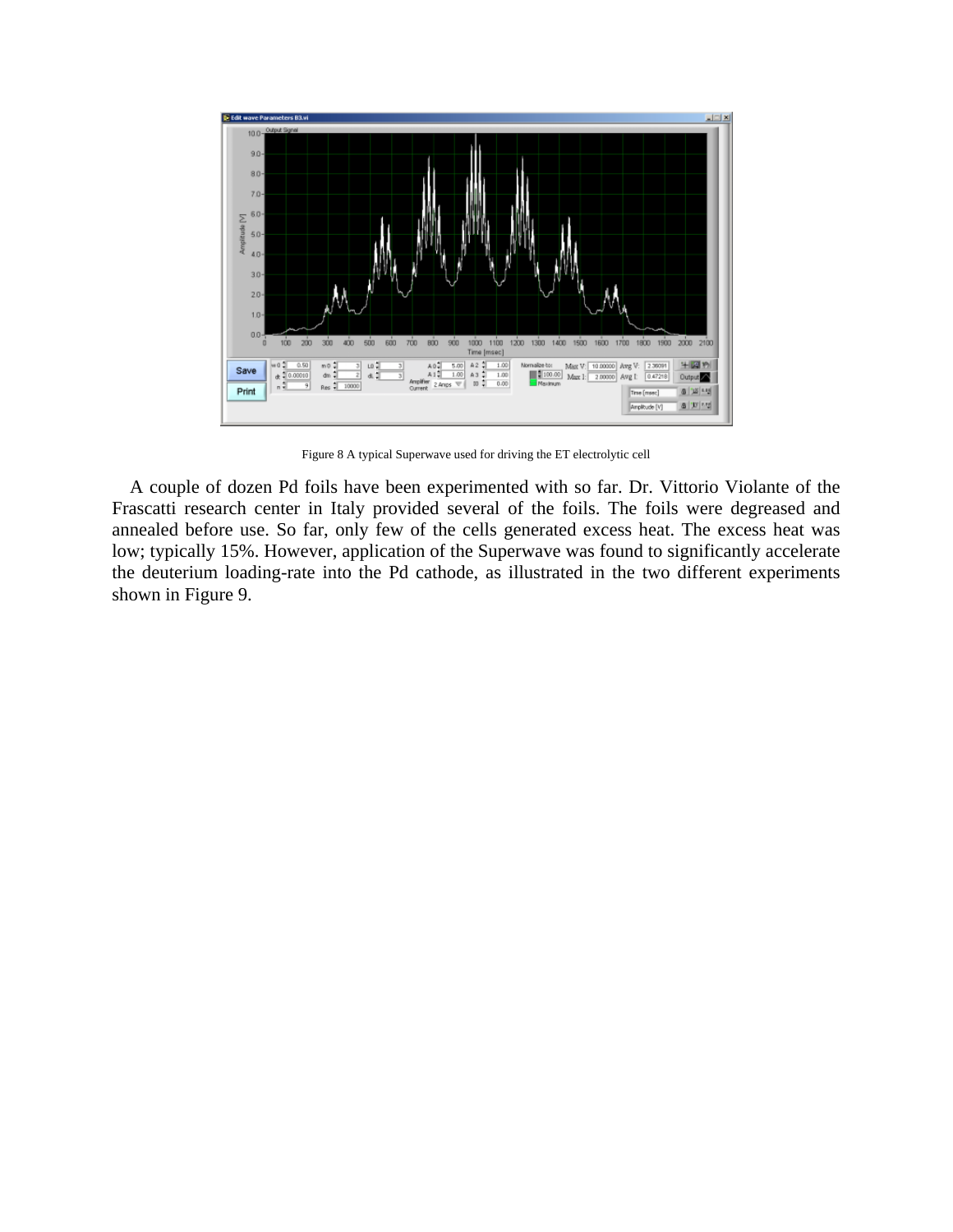



Figure 9 Effect of Superwaves on the rate of deuterium loading into the palladium cathode

## **Catalyst Cells 5**

Figure 10 shows a schematic layout of the catalyst cells designed and constructed by ET while Figure 11 shows the mechanism used for the Superwave excitation of these cells.

The catalyst cell is a cylindrical vessel of stainless-steel 0.4 liter in volume. The vessel flange is equipped with two 1/4" tube fittings for connection to a gas manifold, vacuum pump and pressure transducer. A high-temperature O-ring is used for sealing. A thermocouple well is welded to the flange and immersed in the cell. Three thermocouples are inserted into the well –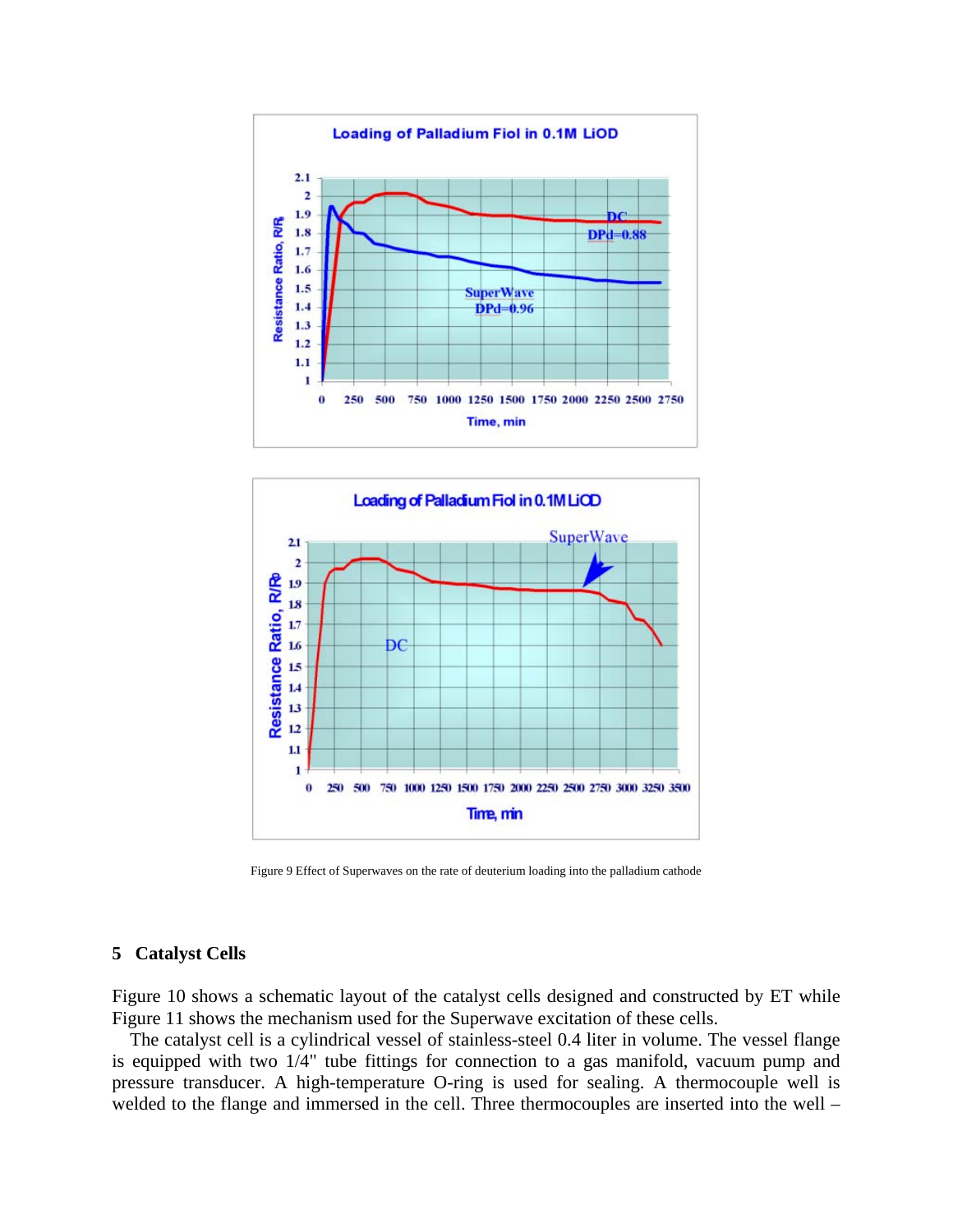one is connected to a temperature controller and the others measure the temperature gradient along the axis of the cell. Three gas pipelines – for  $H_2$ ,  $D_2$  and He, are connected to the manifold. A high sensitivity pressure regulator controls the gas pressure.



Figure 10 A schematic layout of the ET catalyst cell

A special long stroke piston system is used to generate modulated pressure in the catalyst cell. The pressure modulations are designed to be of a Superwave form. The experiment computer co ntrols the pressure modulation as well as the temperature control and power regulation. A specially designed tubular furnace having a maximum capacity of 500 W supplies the power. The measurements of voltage, current, pressure and temperature are performed, stored and analyzed by 'Agilent' HP - 34970A data-logger that is governed by the experiment computer using a LabVIEW software developed by ET.



Figure 11 A schematic layout of the ET catalyst cell gas pressure modulation mechanism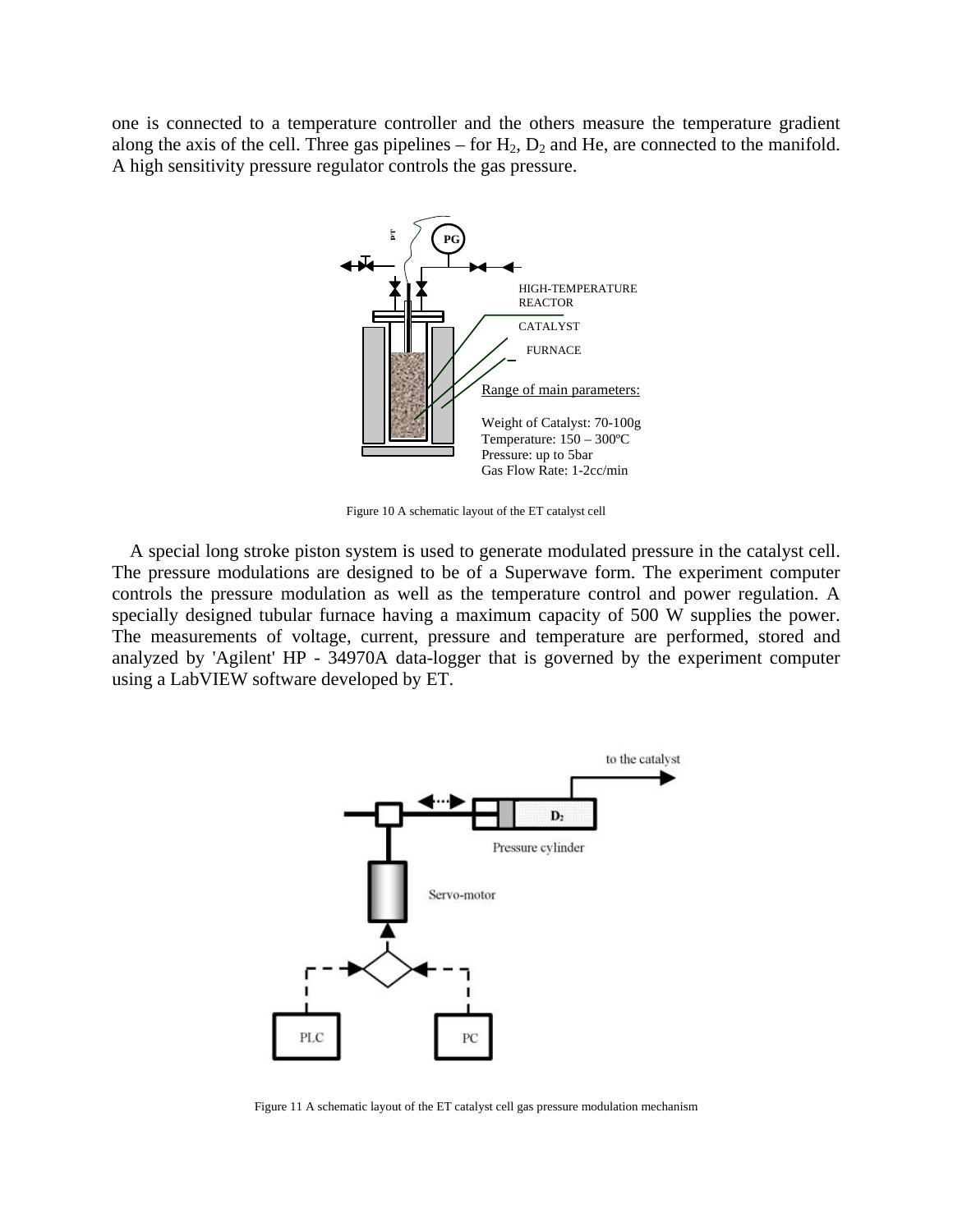The catalyst cell system is designed to measure the power input required to obtain a given steady state temperature. That is, the test for excess heat is based on a comparison of the power co nsumption of an external heater required for keeping the same cell temperature when the tested catalyst is in contact with  $D_2$  versus when it is in contact with  $H_2$ . The latter is used as a reference. The difference between the power levels required for maintaining the same steady state temperature is proportional to the excess heat.

Experiments with the catalyst cells have just been started; there are no results to report upon yet.

#### **igh** Pressure High Temperature Cell

This cell is designed to carry out experiments in a broad range of pressures – up to 10 MPa, and temperatures – up to  $350^{\circ}$ C, as well as with stimulation by ultrasound waves and by ultrasound induced cavitations. Two basic modes of operation are planned for this cell -- gas loading experiments as well as electrolytic experiments.

loading experiments. The cell is made of two 30 cm thick steel hemispheres connected by fla nges and sealed by a copper ring seal. Figure 12 shows a cross section of the high-pressure high-temperature cell (HPTC) for gas



Figure 12 A schematic layout of the ET high-pressure high-temperature cell for gas loading experiments

The upper hemisphere is equipped with two pipes, one for  $D_2$  supply and the other serves as a safety valve and as a monitor of the cell pressure; it has seven chevron seals. A cooling pipe is in troduced into the cell through the central seal. The metal target is attached to the lower end of the cooling pipe insert. The target system is comprised of a quartz insulator with the anode leaning on it. The anode is a spherical segment of a 50-100  $\mu$ m thick platinum foil. The cathode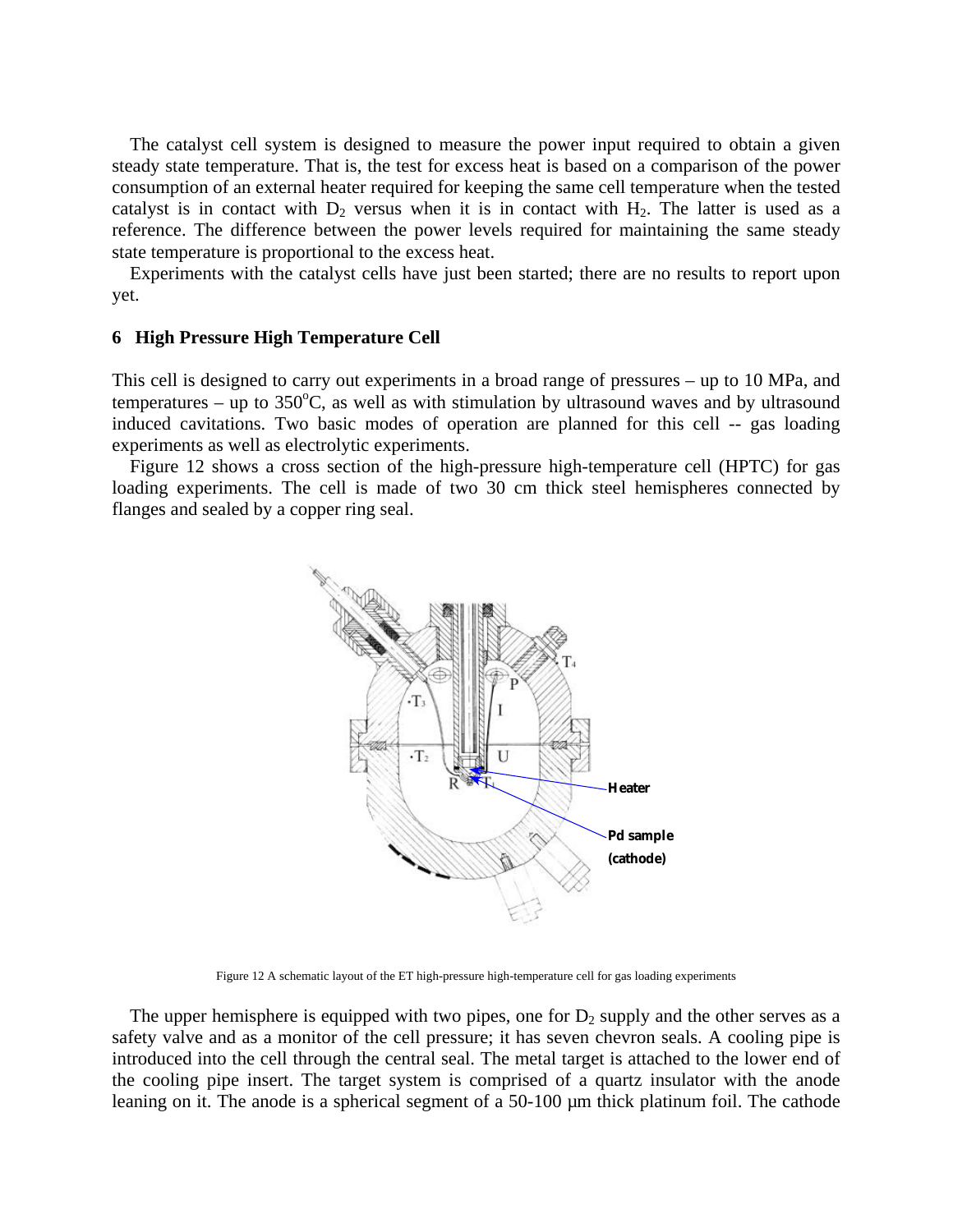is fastened onto the insulator bit; it is made of a 50  $\mu$ m thick palladium foil that has a shape of a spherical segment. A grid is introduced between the cathode and the anode.

The first set of experiments to be conducted in the HPTC will be  $D_2$  gas loading at high pressure and high temperature following a pressure-temperature trajectory that will avoid passing through the  $\alpha + \beta$  phase of the Pd-D system. To do this it is necessary to load the  $D_2$  at above  $275^{\circ}$ C and 3.5 MPa. A successful loading was achieved in preliminary experiments performed so far.

electrolysis with or without ultrasound cavitations. The intent is to start these experiments after loading the Pd cathode with high-pressure high-temperature  $D_2$  gas, then to lower the loaded The second set of experiments planned for this cell is high-pressure high-temperature cathode into an electrolyte that will fill approximately half of the cell.

hemisphere of the cell to induce cavitation near the surface of the Pd cathode. Eight of the ra diators can operate at a frequency of 50 or 100 kHz and other 16 radiators can operate at a Ultrasonic radiators capable of operating in the Superwave mode are attached to the lower frequency of 1 MHz. The experiments of this type are expected to start in 2004.

## **7 Summary**

Four different types of cells and the associated experimental systems have been designed and constructed by ET. These experimental setups will be used to investigate feasibility for generating excess energy via Low Energy Nuclear Reactions using Superwave excitation. Preliminary results obtained with the glow discharge and electrolytic cells are encouraging. An excess energy of 6.7 times the input energy was obtained in one of the experiments. This experiment also generated a significant amount of "heat after death". Superwaves were found to significantly accelerate the loading of deuterium into the palladium cathode of electrolytic cells. They also generated higher excess heat in the successful glow discharge experiment.

## **Acknowledgments**

This work is funded by Mr. Sidney Kimmel. Professor George Miley of the University of Illinois (UI) at Urbana-Champaign helped us to start the electrolytic cell program by providing information on the design of a wire type electrolytic cell he had been experimenting with. Professor Miley also enabled Giovanna Selvagi, the student who constructed and did successful experiments with this cell at the UI, to come to Omer and work with our team to duplicate the wire electrolytic cell experiment of the UI. This experience helped us in the design of our own cells described in Section 4.

#### **References**

- [1] M. Fleischmann and S. Pons, "Electrochemically Induced Nuclear Fusion of Deuterium", J. Electroanal. Chem. 261 (1989) 301.
- Bristol, Maine, Oak Grove Press, (2002). [2] Charles Beaudette, "Excess Heat & Why Cold Fusion Research Prevailed", 2nd ed., South
- 185. Also: http://www.jse.com/storms/1.html [3] E. Storms, "A Critical Review of the "Cold Fusion" Effect", J. Sci. Explor. 10, #2 (1996)
- discharge in deuterium". Physics Letters A, 170, 265-272 (1992). [4] A.B. Karabut, Ya.R. Kucherov, and I.B. Savvatimova, "Nuclear product ratio for glow